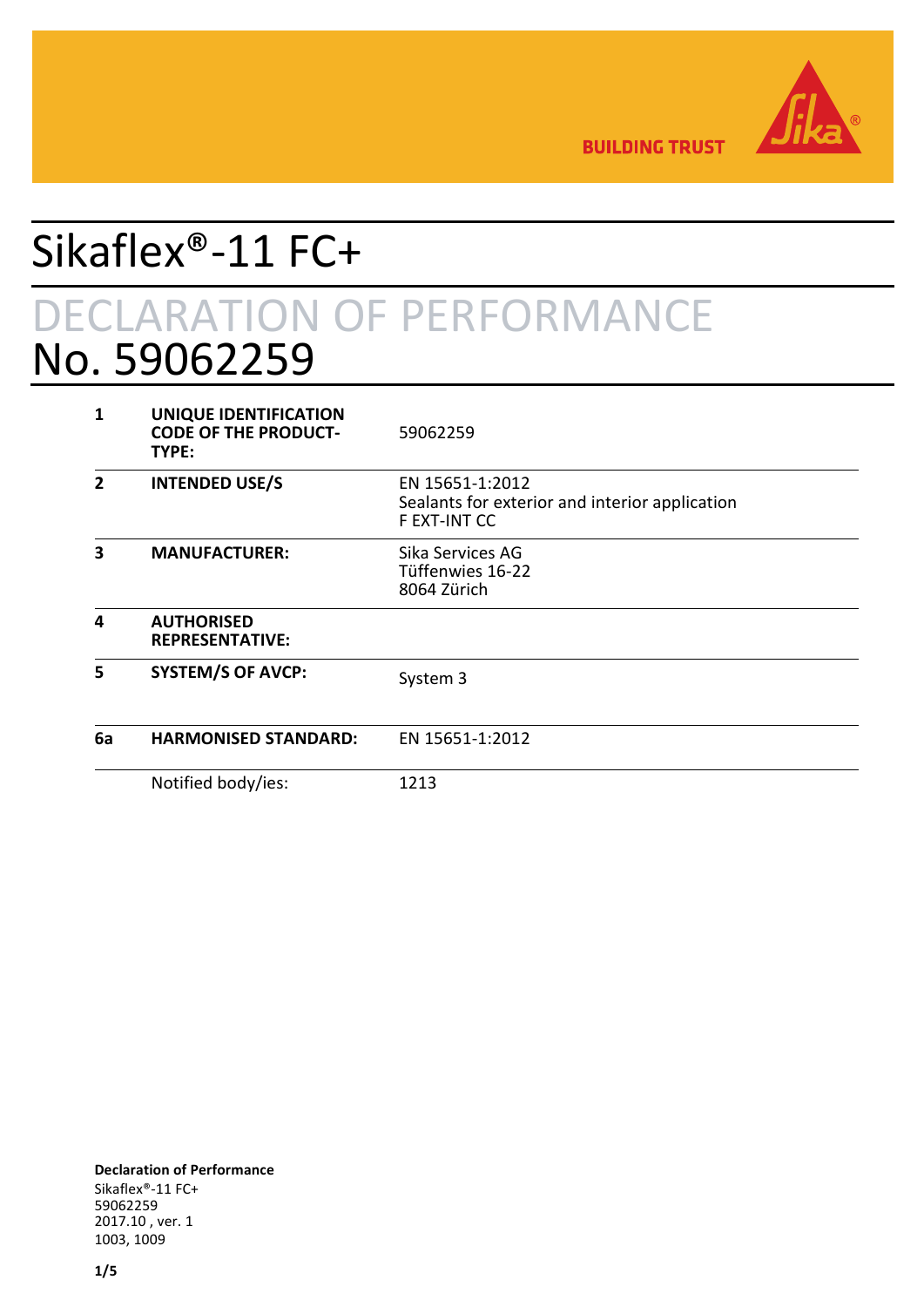**7 DECLARED PERFORMANCE/S**

| <b>Essential Characteristics</b>                                                                                                        | Performance            | <b>AVCP</b> | Harmonized<br><b>Technical</b><br><b>Specification</b> |
|-----------------------------------------------------------------------------------------------------------------------------------------|------------------------|-------------|--------------------------------------------------------|
| Reaction to fire                                                                                                                        | Class E                | System 3    |                                                        |
| Release of chemicals dangerous to<br>the environment and health                                                                         | <b>NPD</b>             |             |                                                        |
| Water tightness and air tightness                                                                                                       |                        |             |                                                        |
| Resistance to flow                                                                                                                      | $\leq$ 3 mm            | System 3    |                                                        |
| Loss of volume                                                                                                                          | $\leq 10\%$            | System 3    |                                                        |
| Tensile properties (i.e. elongation):<br>- at maintained extension after<br>water immersion (elastic)                                   | NF at 100 % elongation | System 3    | EN 15651-<br>1:2012                                    |
| Tensile properties (i.e. at<br>maintained extension): - for non-<br>structural sealants used in joints in<br>cold climate areas (-30°C) | NF at 100 % elongation | System 3    |                                                        |
| Durability                                                                                                                              | Pass                   | System 3    |                                                        |

#### **8 APPROPRIATE TECHNICAL DOCUMENTATION AND/OR - SPECIFIC TECHNICAL DOCUMENTATION**

The performance of the product identified above is in conformity with the set of declared performance/s. This declaration of performance is issued, in accordance with Regulation (EU) No 305/2011, under the sole responsibility of the manufacturer identified above.

Signed for and on behalf of the manufacturer by:

Name: Stamatios Kollias Function: TMM Sealing & Bonding/Industry At Athens on 08 May 2018

. .. . . . . . . . . . . . . . . . . . . . . . . . . . . . . .

Name: Spyros Hatzifotis Function: Managing Director At Athens on 08 May 2018



End of information as required by Regulation (EU) No 305/2011



**Declaration of Performance** Sikaflex®-11 FC+ 59062259 2017.10 , ver. 1 1003, 1009

**BUILDING TRUST**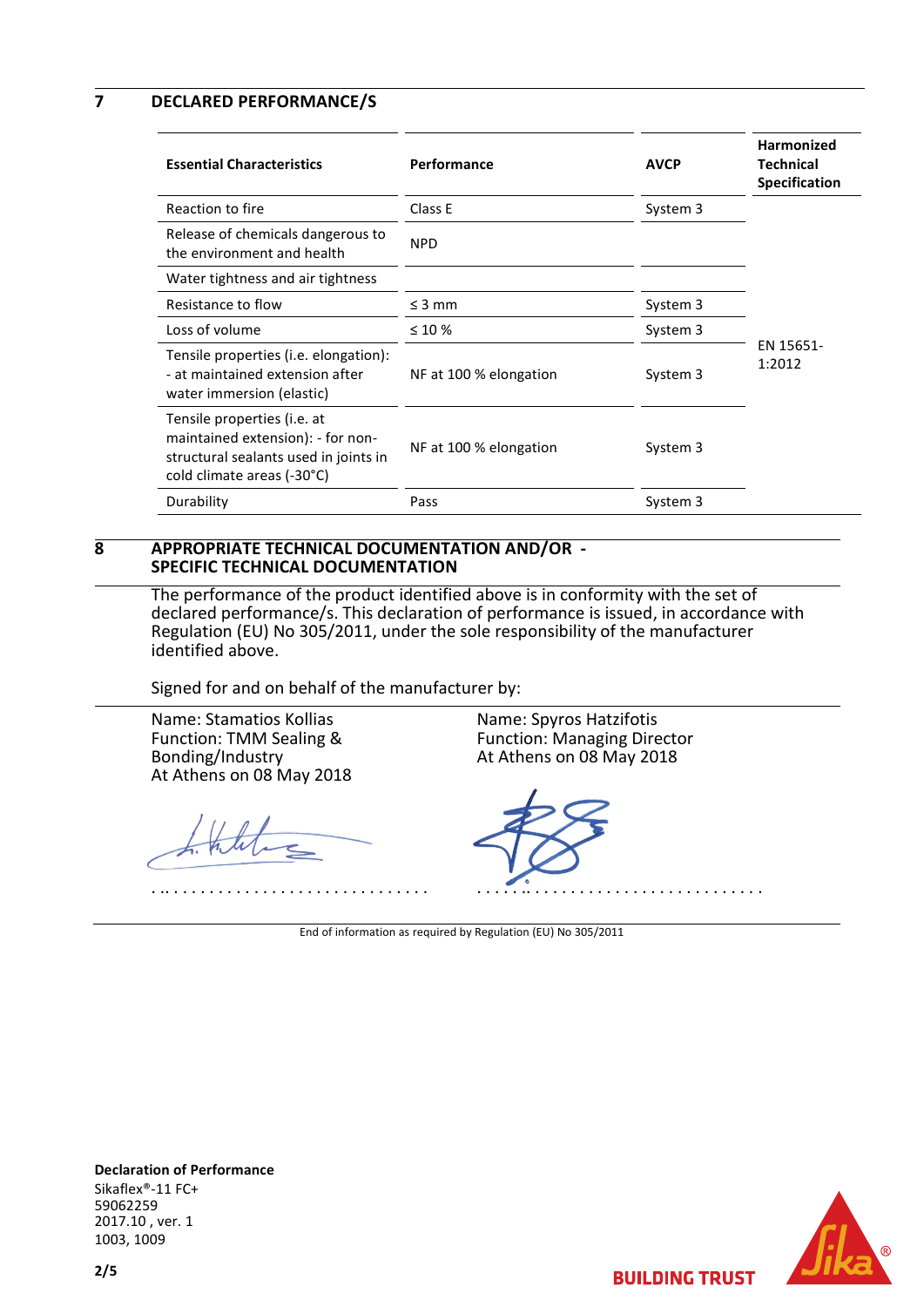### **RELATED DECLARATION OF PERFORMANCE**

| <b>Product Name</b>           | Harmonized technical specification | <b>DoP Number</b>               |
|-------------------------------|------------------------------------|---------------------------------|
| Sikaflex <sup>®</sup> -11 FC+ | EN 15651-4:2012                    | 24641957                        |
| Sikaflex <sup>®</sup> -11 FC+ | EN 15651-1:2012, EN 15651-4:2012   | 0205060115000000011003,<br>1009 |

**Declaration of Performance** Sikaflex®-11 FC+ 59062259 2017.10 , ver. 1 1003, 1009

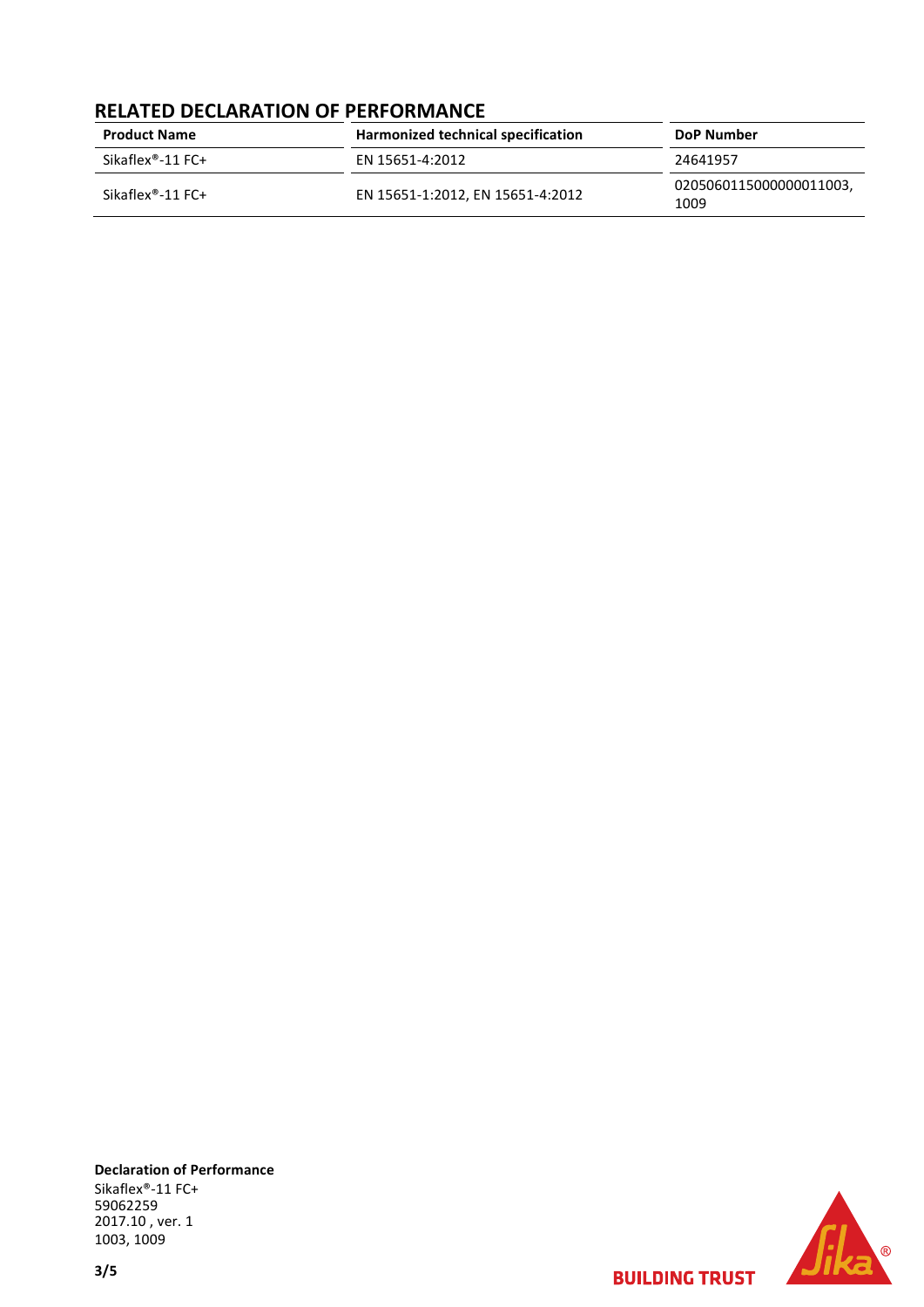| 13                                                                                                                                  |                        |  |  |  |  |
|-------------------------------------------------------------------------------------------------------------------------------------|------------------------|--|--|--|--|
| Sika Services AG, Zurich, Switzerland                                                                                               |                        |  |  |  |  |
| DoP No. 59062259                                                                                                                    |                        |  |  |  |  |
| EN 15651-1:2012                                                                                                                     |                        |  |  |  |  |
| Notified Body 1213                                                                                                                  |                        |  |  |  |  |
| Sealants for exterior and interior application<br>F EXT-INT CC                                                                      |                        |  |  |  |  |
| Reaction to fire                                                                                                                    | Class E                |  |  |  |  |
| Water tightness and air tightness                                                                                                   |                        |  |  |  |  |
| Resistance to flow                                                                                                                  | $\leq$ 3 mm            |  |  |  |  |
| Loss of volume                                                                                                                      | $\leq 10 \%$           |  |  |  |  |
| Tensile properties (i.e. elongation): - at maintained<br>extension after water immersion (elastic)                                  | NF at 100 % elongation |  |  |  |  |
| Tensile properties (i.e. at maintained extension): - for<br>non-structural sealants used in joints in cold climate<br>areas (-30°C) | NF at 100 % elongation |  |  |  |  |
| Durability                                                                                                                          | Pass                   |  |  |  |  |
| http://dop.sika.com                                                                                                                 |                        |  |  |  |  |

## **ECOLOGY, HEALTH AND SAFETY INFORMATION (REACH)**

For information and advice on the safe handling, storage and disposal of chemical products, users shall refer to the most recent Safety Data Sheet (SDS) containing physical, ecological, toxicological and other safety related data.

#### **LEGAL NOTE**

The information, and, in particular, the recommendations relating to the application and end-use of Sika products, are given in good faith based on Sika's current knowledge and experience of the products when properly stored, handled and applied under normal conditions in accordance with Sikas recommendations. In practice, the differences in materials, substrates and actual site conditions are such that no warranty in respect of merchantability or of fitness for a particular purpose, nor any liability arising out of any legal relationship whatsoever, can be inferred either from this information, or from any written recommendations, or from any other advice offered. The user of the product must test the products suitability for the intended application and purpose. Sika reserves the right to change the properties of its products. The proprietary rights of third parties must be observed. All orders are accepted subject to our current terms of sale and delivery. Users must always refer to the most recent issue of the local Product Data Sheet for the product concerned, copies of which will be supplied on request.

**Declaration of Performance** Sikaflex®-11 FC+ 59062259 2017.10 , ver. 1 1003, 1009



**BUILDING TRUST**